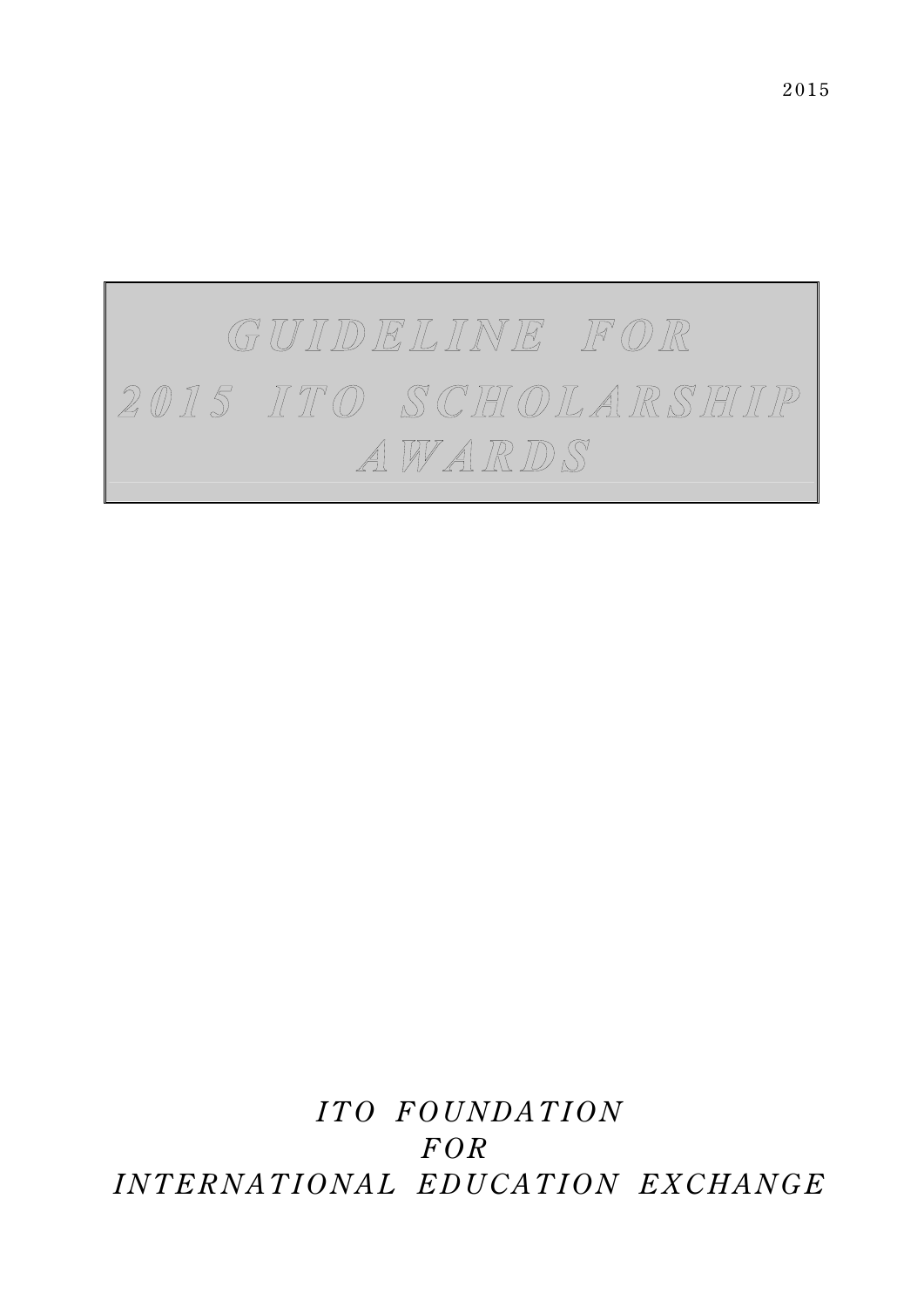This guideline is only distributed to the affiliated universities whose students are eligible to apply for ITO Foundation Scholarship.

#### *About the Foundation*

### **History and Mission of the Foundation:**

The ITO Foundation for International Education Exchange was established to realize the wishes of the late Master Shinjo Ito, founder of the Shinnyo-en Buddhist order.

Shinjo Ito took the decision to devote himself fully to the religious life in 1936, at the age of 30. Having mastered the Buddhist traditions and attained the rank of Great Acharya at Daigoji, head temple of the Shingon school, he established a lay Buddhist order in the city of Tachikawa, Tokyo, Japan. The new order was based on the last teachings of the Buddha as given in the Mahaparinirvana Sutra. Shinjo passed away in 1989.

Shinjo's global outlook demonstrated a deep understanding of the need for education. During his lifetime, he supported academic research, encouraged community service, and promoted schools in developing countries.

The ITO Foundation for International Education Exchange was established to fulfill Master Shinjo's wish to support young people with Integrity, Talent, and Originality (ITO). Scholarships are awarded to promote mutual understanding between Japan and other nations, with the ultimate aim of nurturing people who can contribute internationally.

#### **Established**  February 28, 1991 (Date of authorization from the Ministry of Education, Science, and Culture)

#### **Transition to a Public Interest Foundation**

November 1, 2010 (Date of authorization from the Cabinet Office of Japan)

**Endowment** 

¥1,600,000,000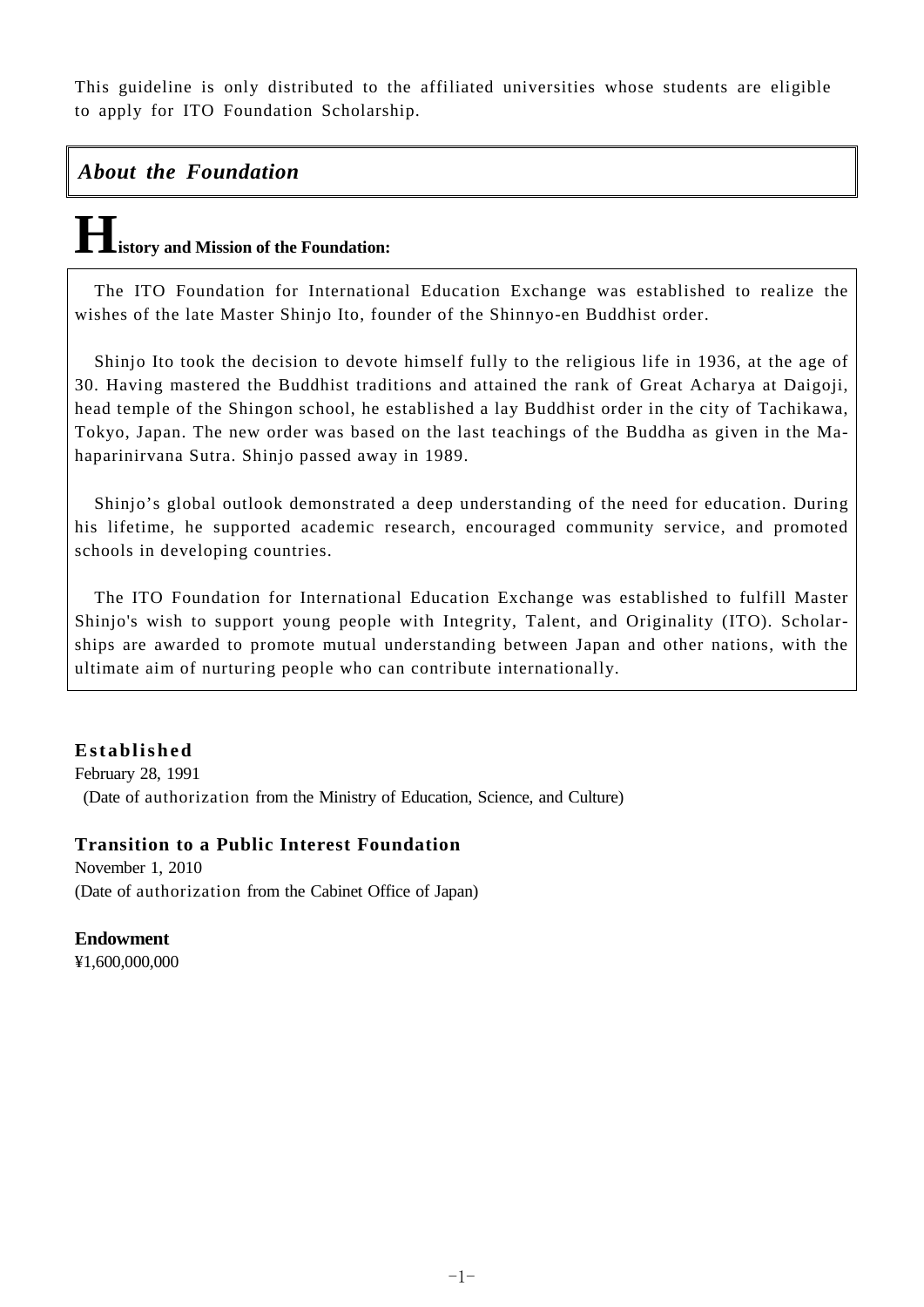# $\displaystyle\mathop{\bf M}_{\mathop{\rm ember}}$  of ITO Foundation for International Education:

#### **Chairperson**

ITO, Yasuhiro *General Adviser, Shinnyo-En* 

#### **Trustees**

IKEDA, Yoshitaka *Professor, Konan University*  ISHIGURO, Seiji *Professor, National Institute Science for Fusion*  KAGEYAMA, Akira *Professor, Kobe University*  MAGOSHI, Emiko *Professor, J.F. Oberlin University*  OTOMO, Yasuhiro *Professor, Tokyo Medical and Dental University* 

#### **Auditors**

MORIKAWA, Masamichi *Partner, Deloitte Touche Tohmatsu LLC, Certified Public Accountant*  WADA, Masataka *Lawyer* 

#### **Councilors**

K O B A Y A S H I, Takashi *QMS/EMS Lead Auditor, DNV Business Assurance, Japan*  ODAKA, Toshihiko *Fellow Emeritus, Hitachi, Ltd.*  SATO, Tetsuya *Member of Science Council of Japan*  TACHIKAWA, Soichi *Professor Emeritus, Fujita Health University*  YABUUCHI, Satoshi *Professor, Tokyo University of the Arts*  YAMAMOTO, Takako *Professor, Kobe Women's College* 

*(As of May 1, 2014)*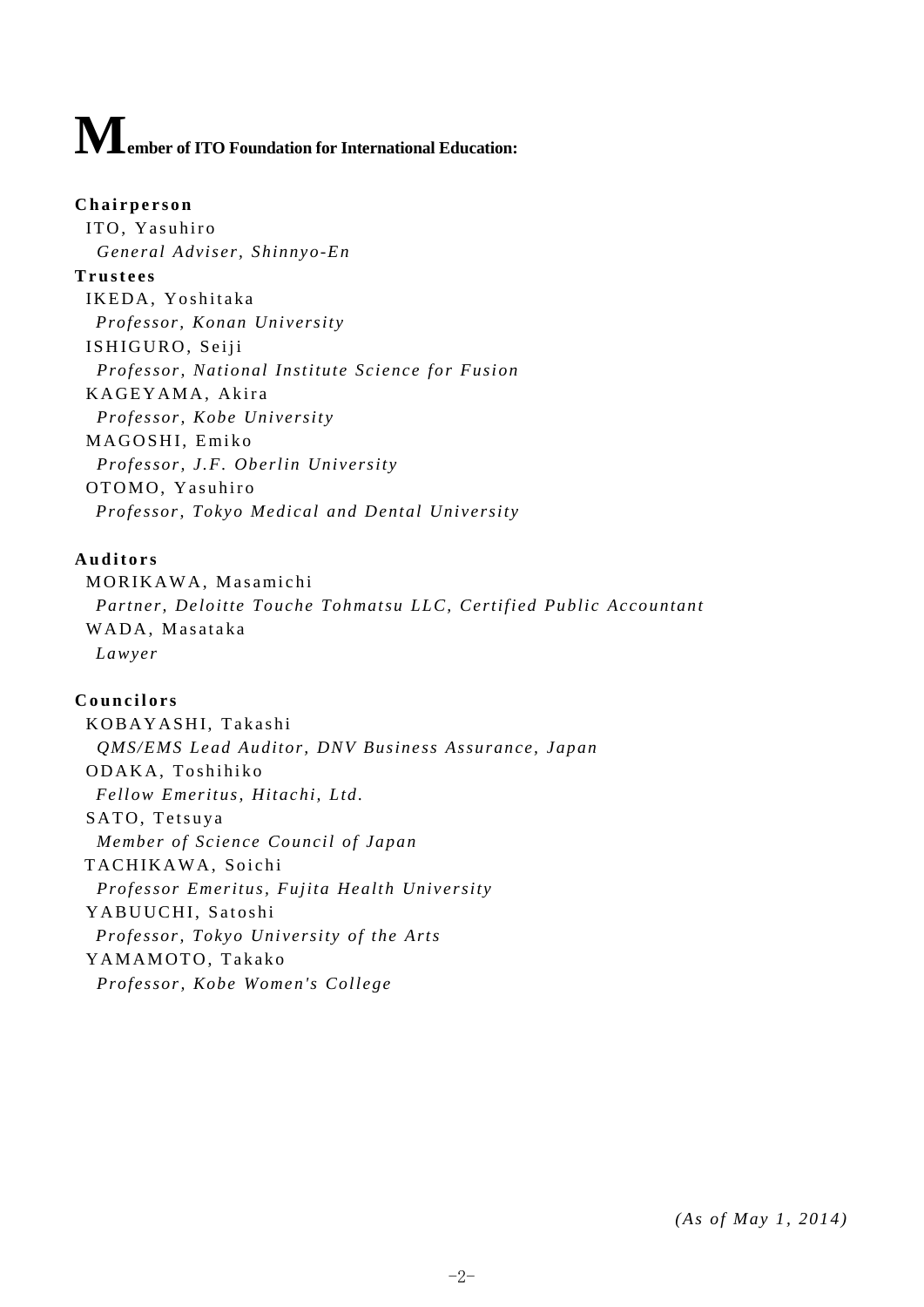#### *About the Scholarship*

**Number of Recipient------------------------ 1** 

#### **Duration of Scholarship-------------------- Maximum of 2 years**

#### **Award Amount**

| <b>Outfit Allowance</b> | ¥250,000<br>(Deposited only once at the beginning of scholarship period)                                                                                               |
|-------------------------|------------------------------------------------------------------------------------------------------------------------------------------------------------------------|
| <b>Living Stipend</b>   | $¥160,000$ per month                                                                                                                                                   |
| <b>Tuition</b>          | Actual amount (not exceeding $\text{\textsterling}2,000,000$ per year)                                                                                                 |
| <b>Travel Expenses</b>  | Actual amount<br>(Paid not exceeding the limit for each fiscal year when visiting<br>Japan and when returning to your home country after the schol-<br>arship period.) |

#### *Application Procedures*

# **Eligibility for Application:**

Applicants must meet the following criteria:

- 1 . That they have been recommended by the affiliated universities.
- 2 . That they have a nationality of the country in which the affiliated university locates, and also they intend to enter a university or an equivalent organization in Japan as regular or research students of graduate schools (a master's program) from the spring or fall of 2015. The field of research is not limited.
- 3 . That their academic records and characters are excellent and that they need financial assistance.
- 4 . That they are able to attend the orientation session after they arrive in Japan as scholarship recipients of the Foundation.
- ※ It is preferable that applicants can speak and read Japanese to some degree, but
	- it is not mandatory.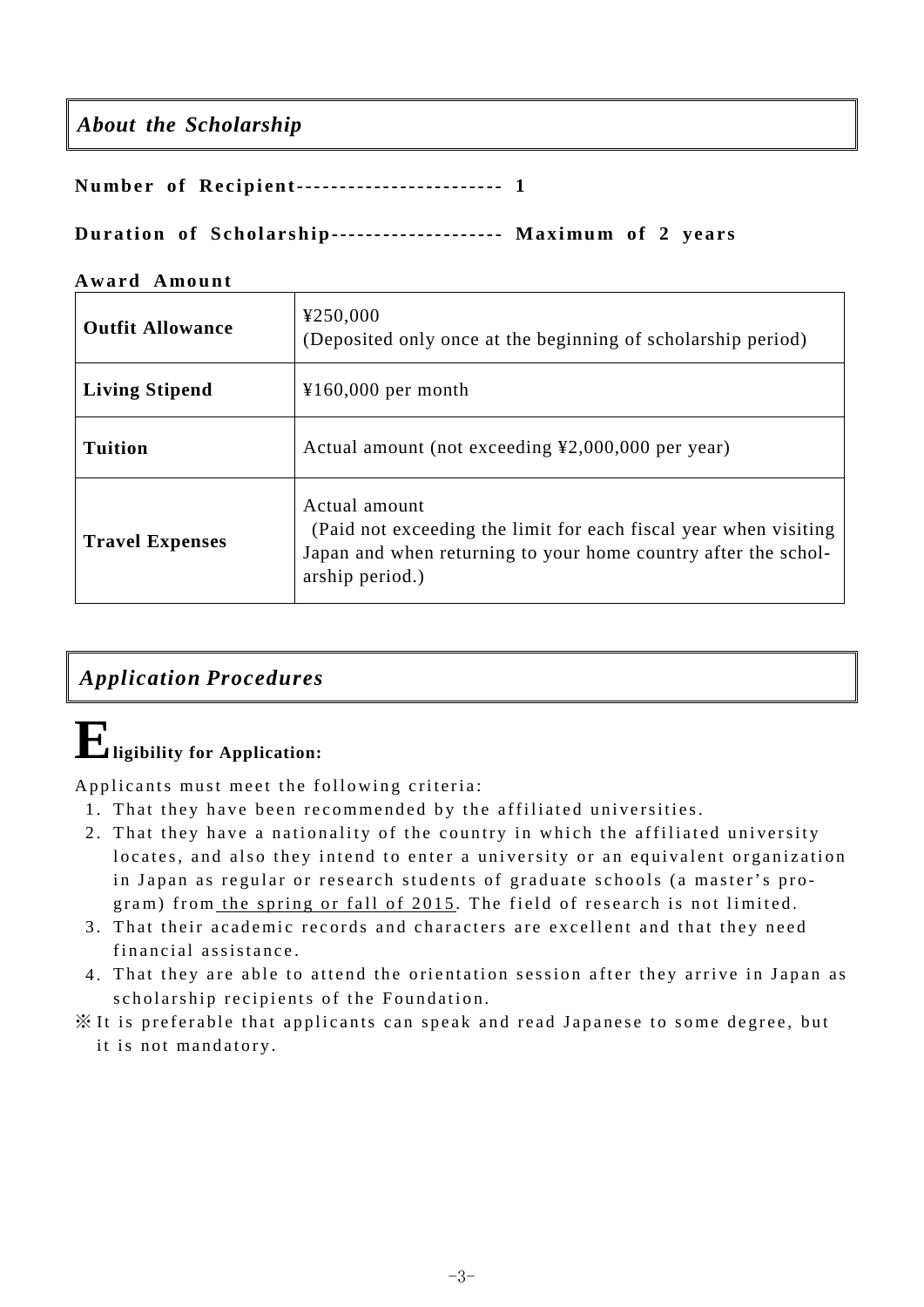# $\mathbf{M}_{\text{ethod of Application:}}$

#### **Documents Required**

| <b>Application Form</b>                                                                                |
|--------------------------------------------------------------------------------------------------------|
| Transcripts of Grade                                                                                   |
| Official Letter of Recommendation                                                                      |
| Study Proposal                                                                                         |
| Admission to Japanese University<br>(if you have already been matriculated at the Japanese University) |

Applicants should send the above documents to the affiliated university. For details, refer to following clause.

1. **Application form** (A4 sized paper 4-1~4-4) . **Two ID photos** (size should be 2 inches by 1.5 inches) ---glue one photo to the application form. One's name should be written on the back of the second photo and attached to the application form with a paper clip.

#### 2. **Transcript of grades**

Submit official academic transcripts from all colleges and universities the applicant has attended, beginning with undergraduate education. Photocopies will not be accepted.

- 3. **One official letter of recommendation** from applicant's academic advisor at the affiliated university the applicant belongs to.
- 4. **A study proposal**, describing the following 7 items by Microsoft Word.
	- ① Abstract of your graduation thesis or the research subject you have mostly focused on at your university (you belongs to) (300~500 words)
	- ② The theme and content of your research in the Japanese university
	- ③ How your research can contribute to society
	- ④ Significance to conduct the research at a graduate school in Japan
	- ⑤ The reason why you chose your first-choice Japanese university (Please summarize  $(2)$  ~ (5) in 500~700 words)
	- ⑥ Your plan after completing a graduate study in Japan (50~200 words)
	- $\overline{O}$  What you would like to achieve as an ITO scholarship student (50~200 words)
- 5. **Admission to Japanese university** where the applicant will study (only for those who have obtained it). If the applicant has not been accepted yet at the time of application, make sure to fill in information regarding application deadlines.

#### **Note:**

- 1. We recommend that you should contact universities which you plan to apply for soon because Japanese universities tend to close their application period very early, and acquire the information on application deadline of each university and other necessary information to apply to them smoothly.
- 2. Do not bend the application form when you send to the Foundation.
- 3. Application forms and accompanying documentation shall not be returned to the applicants.
- 4. Registering at Japanese universities where scholarship recipients are admitted to, visa applications, and any housing arrangements they need to make are solely the responsibility of the recipients. Please note that the Foundation is involved in only the scholarship award.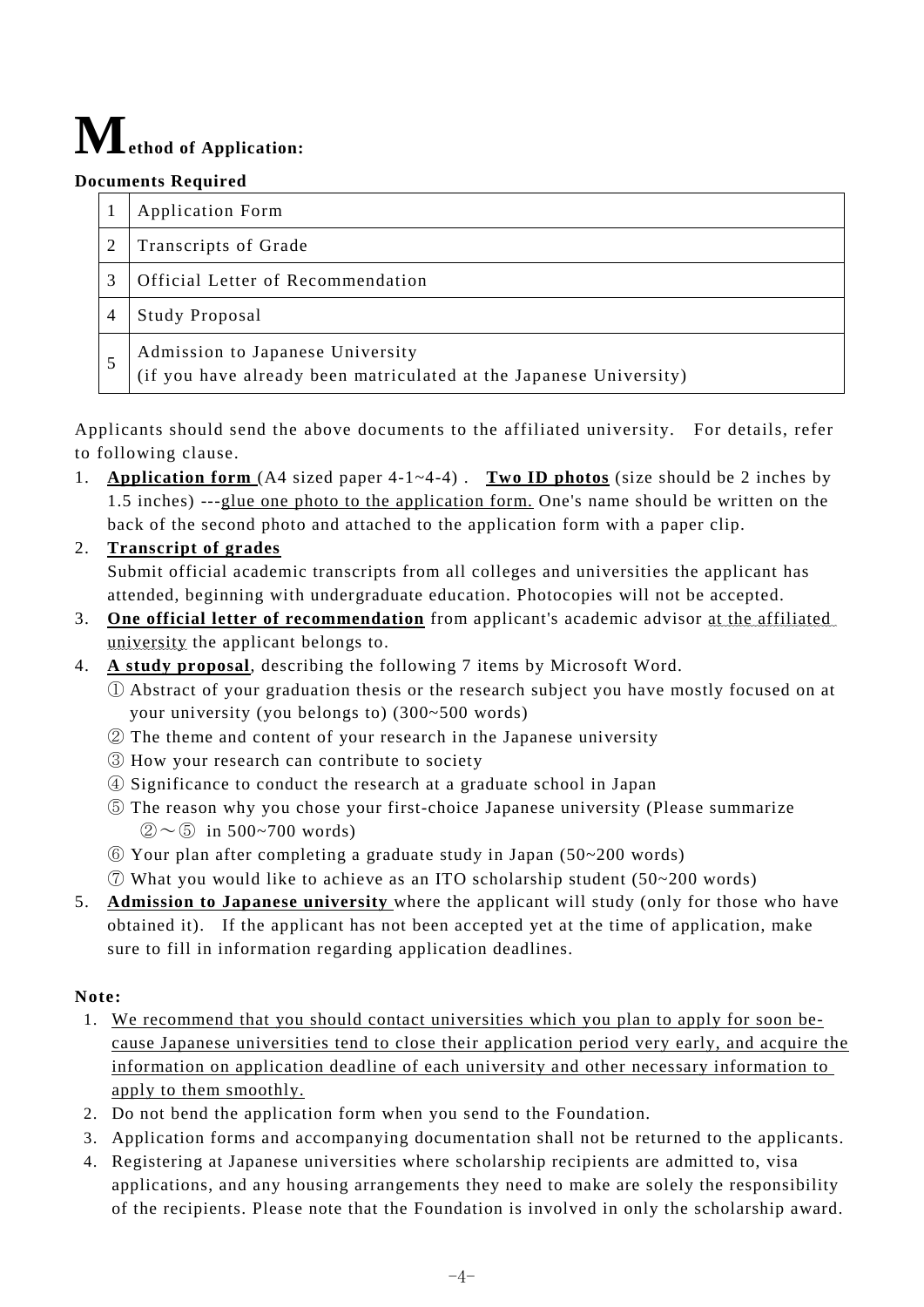### **Application Deadline:**

#### *Selection Process*

### **Method of Selection:**

Recipients will be selected by the Foundation's selection committee on the basis of application materials and relevant documents.

## **Selection of Recipient:**

After the selection committee examines the application papers, the Chairperson of the Foundation will finalize the selection upon the consent of the board of trustees, on condition that the recipient shall complete the submission of the following documents and that he/she will arrive in Japan before the class of 2015 at the university the applicant goes to starts.

- 1. Written Pledge
- 2. Other certificates and documents the Foundation regards necessary

### **Notification of Selection:**

Notification of selection shall be sent to the university you belong to in **March 2015**.

#### *Additional Information*

## **Orientation:**

Scholarship recipients will be provided with an orientation session to explain about necessary procedures. The Foundation will contact the recipients and decide on when to hold the orientation after the recipients' arrival date in Japan is fixed.

### **Documentation Requirements during the Scholarship Period:**

The recipients must submit the following documents during and at the end of the scholarship period:

- 1. Certificate of enrollment at the university (once every academic year)
- 2. Research report and abstract (once every year)
- 3. Report on student life (once every half year)
- 4. Certificate of academic records (once every academic year)
- 5. Final report